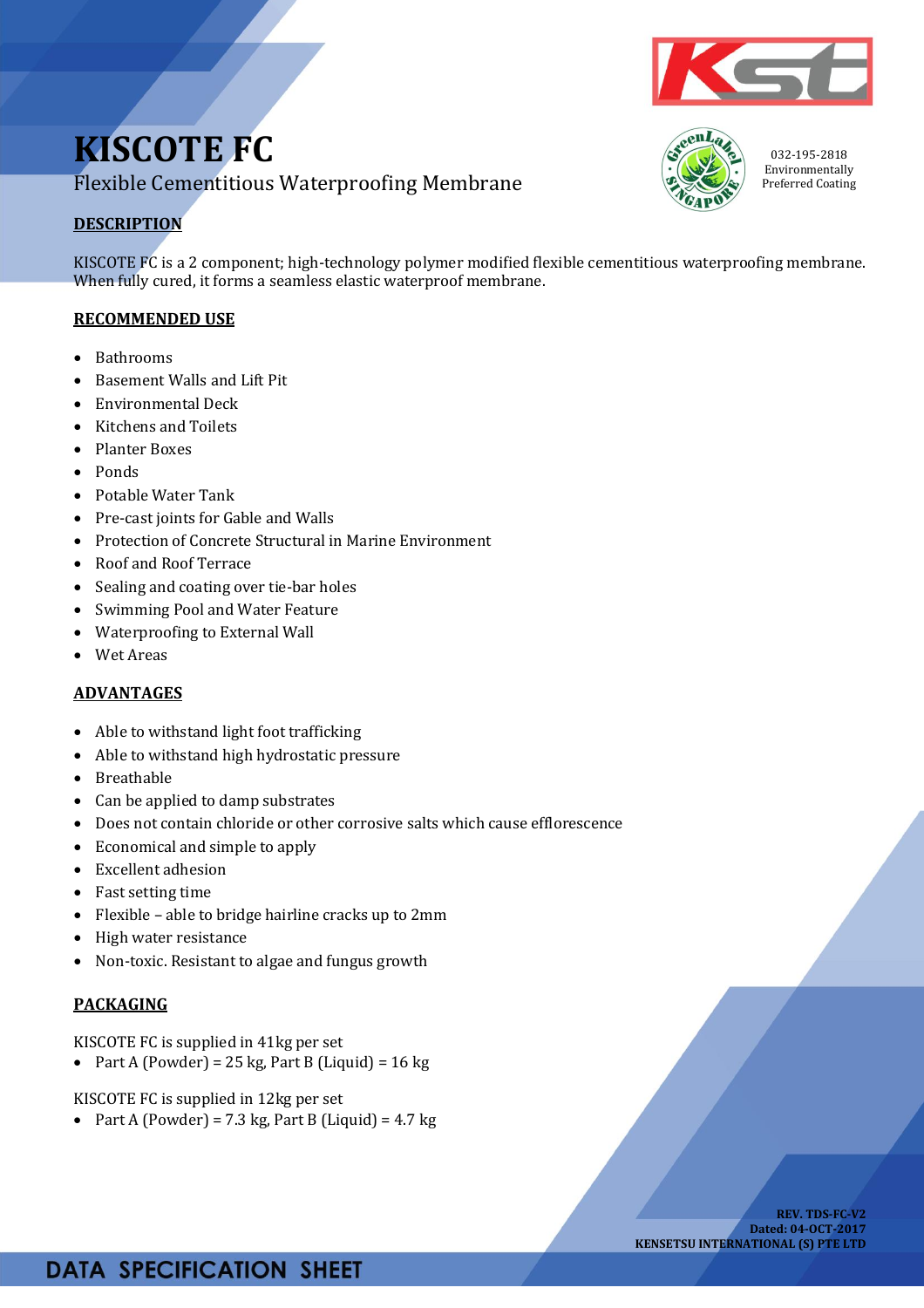

### **APPLICATION GUIDELINES**

- a) Surface Preparation
- Receiving surface shall be relatively even and smooth finish.
- Surface must be clean and free of voids, loose materials, oil grease, curing compounds, sealers and any foreign matters.
- Areas at brick-walls to receive waterproofing; brick pointing must be made evenly flush.
- Prior to the application of waterproofing, all floor trap pipes must be cut, made same level of the receiving surface.
- All crack-lines, holes, honeycomb or unsound surface must be patched and repaired with KISCRETE 1.
- Along all horizontal floor/ vertical wall junctions, corners and around pipe protrusions a cement sand mortar filler must be formed.
- Surface must be pre-water (dampened) prior to application of KISCOTE FC.

#### b) Mixing

Mix by pouring KISCOTE FC liquid into a clean container and slowly add KISCOTE FC powder. Stir constantly using low speed paddle mixer until the mixture is homogenous and free of lumps. Do not add water. All mixture must be used within 30-40 minutes.

#### c) Application

- Apply the mixed KISCOTE FC compound with brush or roller onto the receiving surface.
- The recommended wet film thickness is minimum 0.6mm per coat for horizontal floor and 0.5mm per coat for vertical wall.
- KISCOTE FC is applied in two coats, achieving a total minimum dry film thickness of 1.0mm for horizontal floor and 0.8mm for vertical wall.
- Allow approximately 1 hour for first coat to cure before applying the second coat.
- Leave the second coat of KISCOTE FC to cure for at least 24 hours before proceeding to conduct any flooding test.
- KISCOTE FC must be protected against direct heavier usage after passing the flooding test with a floor screed or other plastering materials.

#### **LIMITATION**

KISCOTE FC must not be applied during rain or when rain is expected for unsheltered application.

#### **COVERAGE**

- Approximately 0.75 kg of KISCOTE FC mixture per coat per square meter.
- 41 kg/ set can cover approximately 27 square meter (2 coats).
- 12 kg/ set can cover approximately 8 square meter (2 coats).

*\*(Coverage may vary with surface and other site conditions)*

## **DATA SPECIFICATION SHEET**